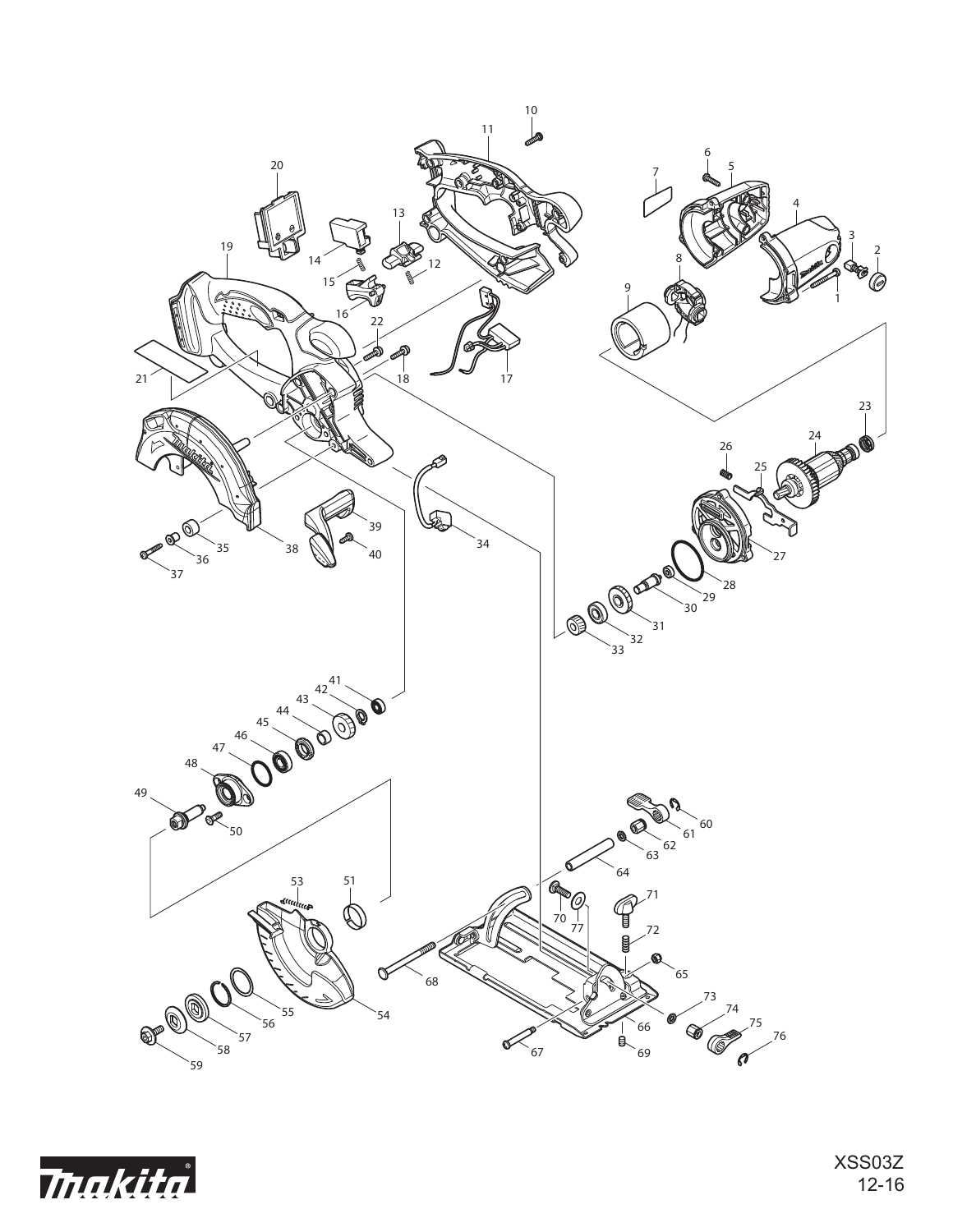## **Model XSS03Z Parts List**

A = Standard Equipment = Circuit Diagram

| Item#           | Part#                | Description                              | Q'ty Unit      |
|-----------------|----------------------|------------------------------------------|----------------|
| 001             |                      | 266053-1 TAPPING SCREW 4X35              | 3 PC.          |
| 002             |                      | 643807-7 BRUSH HOLDER CAP                | 2 PC.          |
| 003             |                      | 195018-5 CARBON BRUSH CB-430             | 1 SET          |
| 004             |                      | 188209-5 HOUSING SET                     | 1 SET          |
| D <sub>10</sub> |                      | <b>INC. 5</b>                            |                |
| 005             | 188209-5             | <b>HOUSING SET</b>                       | 1 SET          |
| D <sub>10</sub> |                      | INC. 4                                   |                |
| 006             |                      | 265995-6 TAPPING SCREW 4X18              | 4 PC.          |
| 007             |                      | 815T91-6 XSS03 NAME PLATE                | 1              |
| 008             |                      | 638502-2 ENDBELL COMPLETE                | 1 PC.          |
| 009             |                      | 638420-4 YOKE UNIT                       | 1 PC.          |
| 010             |                      | 265995-6 TAPPING SCREW 4X18              | 7 PC.          |
| 011             |                      | 453426-9 HANDLE L                        | 1              |
| 012             |                      | 231469-9 COMPRESSION SPRING 4            | 1 PC.          |
| 013             |                      | 419664-3 LOCK OFF LEVER                  | 1 PC.          |
| 014             |                      | 651956-6 SWITCH TG72BD                   | 1 PC.          |
| 015             |                      | 231469-9 COMPRESSION SPRING 4            | 1 PC.          |
| 016             |                      | 419665-1 SWITCH LEVER                    | 1 PC.          |
| 017             |                      | 620260-4 CONTROLLER                      | $\mathbf{1}$   |
| 018             |                      | 911133-5 PAN HEAD SCREW M4X18            | 1 PC.          |
| 019             |                      | 453154-6 HANDLE R                        | 1              |
| 020             |                      | 644808-8 TERMINAL                        | 1 PC.          |
| 021             |                      | 803T48-9 CAUTION LABEL                   | 1              |
| 022             |                      | 911133-5 PAN HEAD SCREW M4X18            | 3 PC.          |
| 023             | 421977-0             | <b>RUBBER RING 13</b>                    | 1 PC.          |
| 024             |                      | 619202-3 ARMATURE                        | 1 PC.          |
| 025             | 345643-4             | <b>SHAFT LOCK</b>                        | 1 PC.          |
| 026             |                      | 233117-6 COMPRESSION SPRING 6            | 1 PC.          |
| 027             |                      | 419656-2 GEAR HOUSING                    | 1 PC.          |
| 028             |                      | 213560-5 O RING 44                       | 1 PC.          |
| 029             |                      | 210036-3 BALL BEARING 604ZZ              | 1 PC.          |
| 030             |                      | 324729-7 GEAR SHAFT                      | 1 PC.          |
| 031             | 226643-2             | <b>HELICAL GEAR 35</b>                   | 1 PC.          |
| 032             | 210080-0             | <b>BALL BEARING 6900ZZ</b>               | 1 PC.          |
| 033             | 226635-1             | <b>HELICAL GEAR 15</b>                   | 1 PC.          |
| 034             | 631550-0             | <b>LED CIRCUIT</b>                       | 1 PC.          |
| 035             | 262566-0             | <b>RUBBER SLEEVE 6</b>                   | 1 PC.          |
| 036             |                      | 262563-6 SLEEVE 4                        | 1 PC.          |
| 037             | 265999-8             | <b>TAPPING SCREW 4X25</b>                | 1 PC.          |
| 038             | 318152-6             | <b>BLADE CASE</b>                        | 1 PC.          |
| 039             | 419935-8             | <b>BLOWER NOZZLE</b>                     | 1 PC.          |
| 040             | 266026-4             | <b>TAPPING SCREW BIND CT 4X12</b>        | 1 PC.          |
| 041             | 210006-2             | <b>BALL BEARING 696ZZ</b>                | 1 PC.          |
| 042             | 961006-2             | <b>RETAINING RING S-10</b>               | 1 PC.          |
| 043             | 226640-8             | <b>HELICAL GEAR 23</b>                   | 1 PC.          |
| 044             | 257760-7             | SLEEVE 10                                | 1 PC.          |
| 045             | 285847-5             | <b>BEARING RETAINER 14-23</b>            | 1 PC.          |
| 046<br>047      | 210069-8<br>213435-8 | <b>BALL BEARING 6900DDW</b><br>O RING 26 | 1 PC.<br>1 PC. |
|                 |                      |                                          |                |